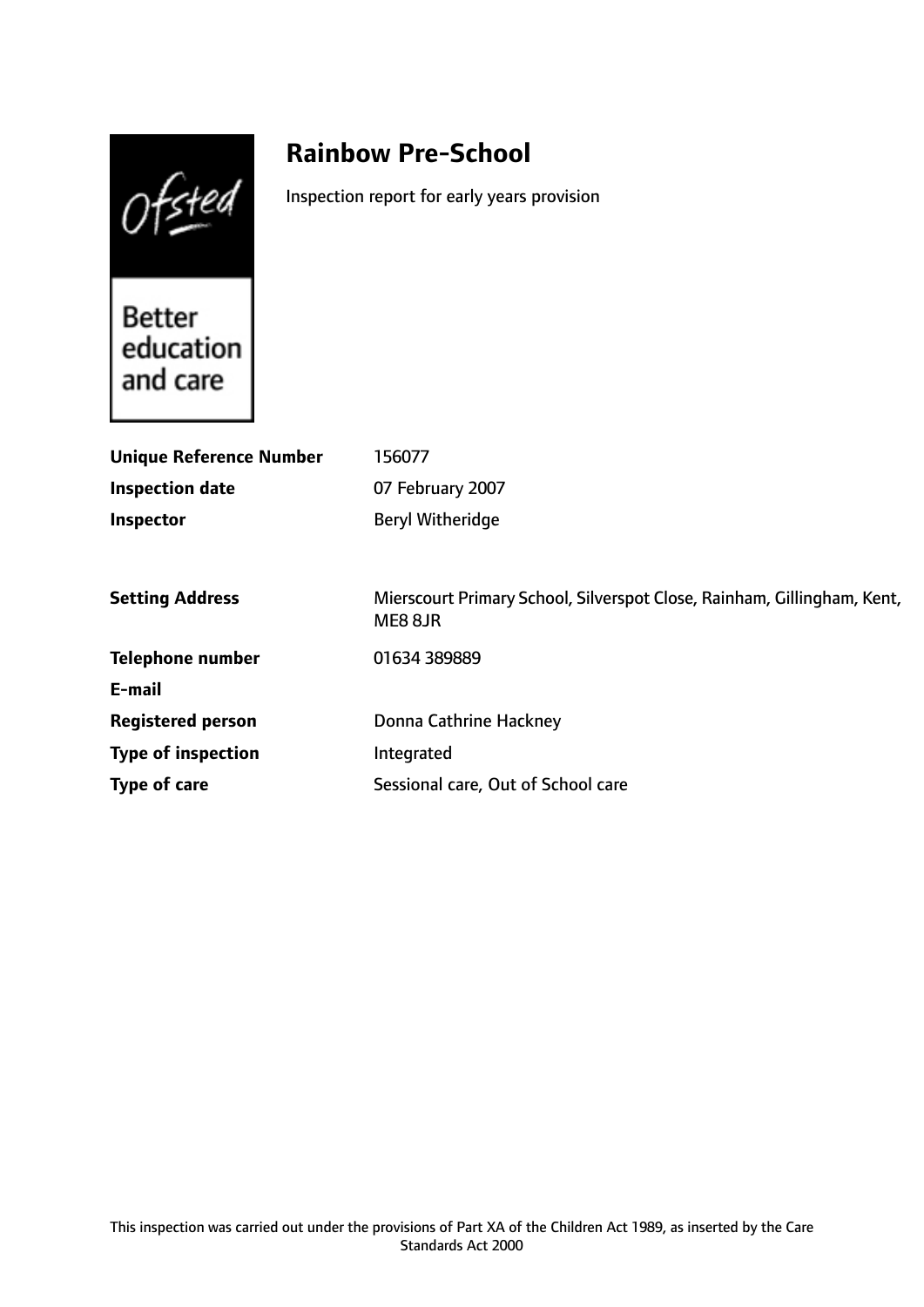# **ABOUT THIS INSPECTION**

The purpose of this inspection is to assure government, parents and the public of the quality of childcare and, if applicable, of nursery education. The inspection was carried out under Part XA Children Act 1989 as introduced by the Care Standards Act 2000 and, where nursery education is provided, under Schedule 26 of the School Standards and Framework Act 1998.

This report details the main strengths and any areas for improvement identified during the inspection. The judgements included in the report are made in relation to the outcomes for children set out in the Children Act 2004; the National Standards for under 8s day care and childminding; and, where nursery education is provided, the *Curriculum guidance for the foundation stage.*

The report includes information on any complaints about the childcare provision which Ofsted has received since the last inspection or registration or 1 April 2004 whichever is the later.

## **The key inspection judgements and what they mean**

*Outstanding: this aspect of the provision is of exceptionally high quality Good: this aspect of the provision is strong Satisfactory: this aspect of the provision is sound Inadequate: this aspect of the provision is not good enough*

For more information about early years inspections, please see the booklet *Are you ready for your inspection?* which is available from Ofsted's website: *www.ofsted.gov.uk.*

## **THE QUALITY AND STANDARDS OF THE CARE AND NURSERY EDUCATION**

On the basis of the evidence collected on this inspection:

The quality and standards of the care are good. The registered person meets the National Standards for under 8s day care and childminding.

The quality and standards of the nursery education are outstanding.

## **WHAT SORT OF SETTING IS IT?**

Rainbow pre-school and Out of School Club opened in 2001 and is privately owned. It operates from three rooms in a purpose-built building on school premises in Rainham, Kent. A maximum of 28 children may attend the setting at any one time. The pre-school operates from 09.15 to 11.45 and 12.45 to 15.15. during term time. The breakfast and after-school clubs are open from 07.45 to 09.00 and from 15.30 to 17.30 during term time and 07.45 to 17.30 during the school holidays. All children share access to a secure enclosed outdoor play area and the school field.

There are currently 62 children aged from two to under five years on roll in the pre-school. Of these, 45 children receive funding for early education. There are 60 children from four to 11 years, in the out of school club, of these 38 are under eight years. Children come from a local catchment area. The provision currently supports a number of children with learning difficulties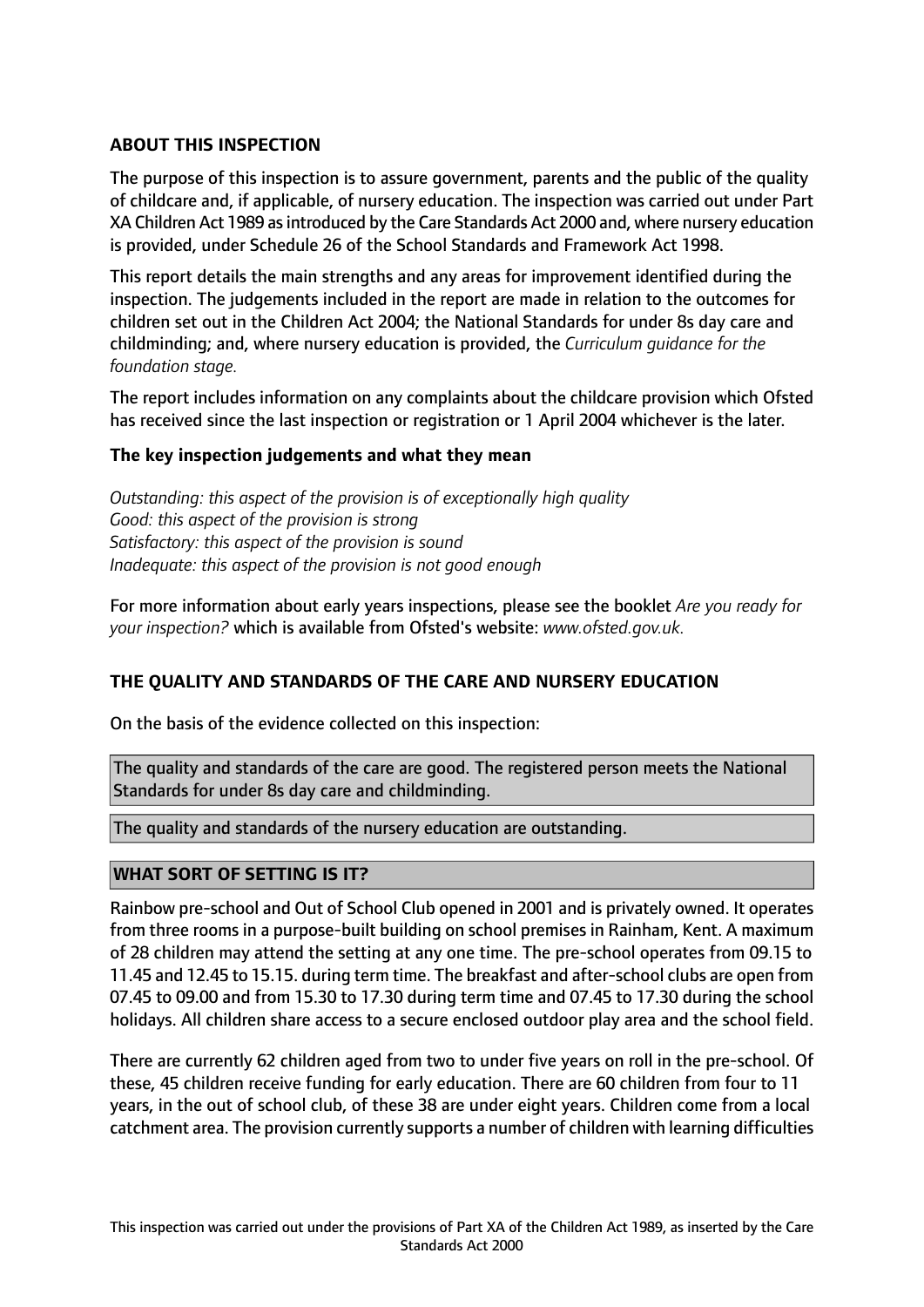and/or disabilities, and can support a number of children who speak English as an additional language. The out of school facility also welcomes children over the age of eight years.

The setting employs seven staff. Of these five, including the owner, hold appropriate early years qualifications and two members of staff are planning to undertake training towards a qualification.

# **THE EFFECTIVENESS OF THE PROVISION**

## **Helping children to be healthy**

The provision is good.

Children are encouraged to have healthy hygiene routines and wash their hands after going to the toilet and before eating their snack. Staff support them with appropriate language reminding the children to wash their hands thoroughly. Children are able to be independent and take themselves to the bathroom. Worktops and tables are kept clean with the use of antibacterial sprays. Children who are ill are not able to attend, therefore, protecting other children form the spread of infection. Children benefit from appropriate procedures if they are taken ill, appropriate care is given in a quiet environment until their parents are able to collect them. The required accident and medication records are kept as well as written parental permission for seeking medical advice and treatment. A dentist visits the group once a year to talk to the children about healthy teeth, they each receive a toothbrush and toothpaste and a healthy tooth chart.

The pre-school children are provided with fresh drinking water and milk. Older children have squash after school, they requested this and staff agreed to sugar free squash. Children benefit from clear agreements with parents regarding food, which ensures their own specific dietary requirements are respected. Children talk about favourite foods; they are discussing milk and one child tells the staff member that it is important for bones, pointing to the picture of the skeleton on the door. Children are looking at healthy bodies as one of their talking and thinking books, staff help them to link these ideas seamlessly. As part of this children are looking at different fruits such as mango, melon and lychees; they are able to cut them up themselves and taste them.

Children are offered healthy choices regarding the food they eat; at snack time children are provided with fresh fruit of apples, oranges and bananas. After school children have pitta breads, wraps, cereal bars, and wholemeal toast with low sugar jams and fruit, they sometimes cook their own pizzas. On the day of the inspection they have baked potatoes with cheese and salad. Breakfast club children are offered cereals and toast.

Children are encouraged to learn about healthy lifestyles through planned activities and the daily routines. Staff introduce the children to Yoga to help them understand that they can exercise without having to get hot and bothered. They use a relaxing tape in the background and then staff and children try to get themselves into different positions, the children thoroughly enjoy themselves and put a lot of effort into this activity. Children show bodily awareness and begin to understand the effects exercise has on their bodies as they talk about feeling relaxed after their exercises, talk about their hearts beating fast and feeling a little bit warm. They have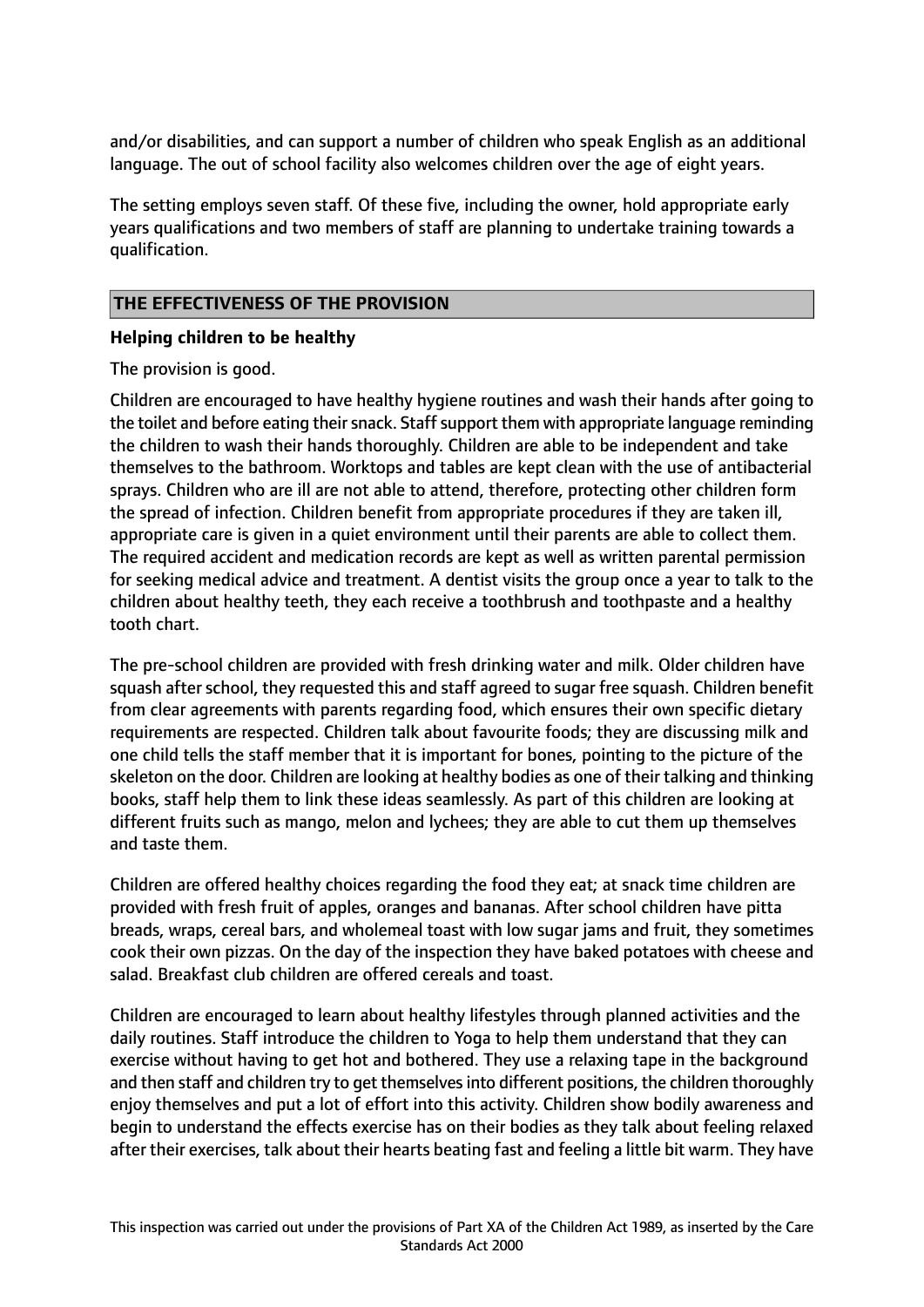plenty of room and daily opportunities to use large apparatus in a well supervised outdoor area. Fine motor development is good because children have many opportunities to use appropriate equipment and tools, such as pens, pencils, knives and scissors.

# **Protecting children from harm or neglect and helping them stay safe**

The provision is good.

Children have use of one large room with a secure outdoor play area, which is used daily. They have plenty of space to move around freely and make best use of the activities available. Children find the setting welcoming because it is propose built, bright and welcoming. Their work is displayed throughout which enables them to feel proud of the work and achievements. The premises are safe and secure.

Children play with toys which are checked regularly for hygiene and safety, broken equipment is thrown away if it cannot be repaired. Toys are cleaned every Friday. There is a six week turn around on the toys and equipment. All conform to safety standards. The furniture and equipment used helps to promote an environment which is stimulating; toys are easily accessible and are age appropriate.

Children's welfare and safety is promoted through the emergency evacuation procedures which are carried out once every half term, over two or three sessions, to ensure that all children are included. Safe arrival and departure procedures are in place. A thorough written risk assessment is carried out daily by the member of staff who is responsible for Health and Safety, any issues are immediately addressed. The house rules for the children are displayed on the wall, these are discussed with the children and all children from the out of school club have signed up to them. Fire blankets and smoke alarms help to keep the children safe. Any hazardous materials or substances are kept locked away from the children.

Children's welfare is paramount and the child protection policy complies with the Local Safeguarding Children Board procedures. The policy has recently been updated after a member of staff attended Safeguarding Children training. She fed back the information to all staff so that they are all aware of how to put the procedures into practice. A record of existing injuries and concerns is in place. Staff have the understanding that they must also keep themselves safe. The procedures to be followed in event of allegations against staff, students or volunteers are in place. The manager has the overall responsibility for instigating safeguarding children procedures.

# **Helping children achieve well and enjoy what they do**

The provision is outstanding.

The pre-school is a very child-led environment. Staff and children have an excellent relationship. They enjoy each other's company and work extremely closely at all times throughout the day. The children enjoy the activities on offer. Young children enjoy being with each other as they join together in a group and sing songs about some of the toys they have brought in, such as a doll, 'Miss Polly had a dolly' and a dog 'How much is that doggy in the window'. Children's learning is extended by staff introducing them to different ideas and encouraging the children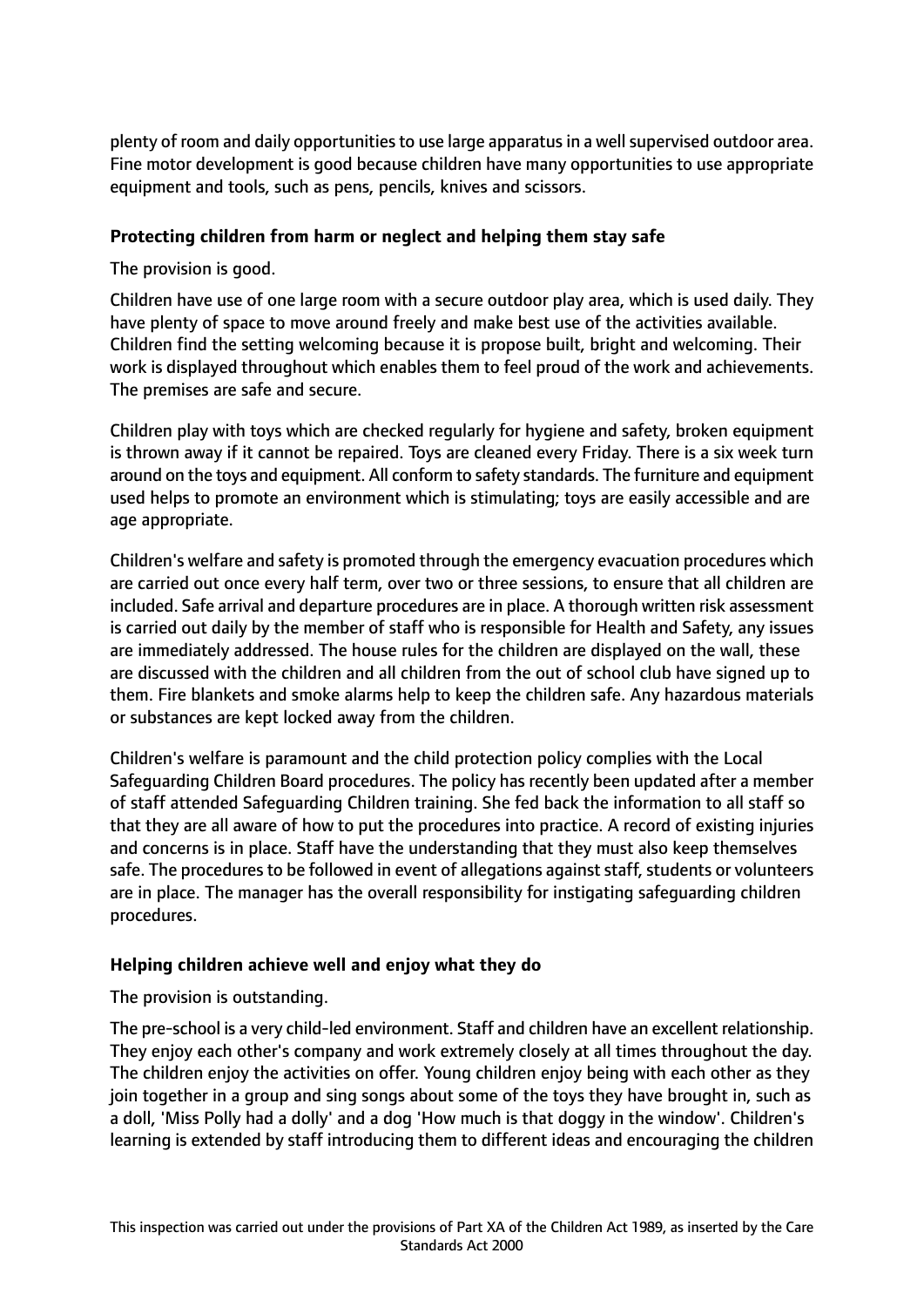to think about different concepts. They talk about 'how we grow'; the children think about being a baby and what happens next; 'you're a big girl' says one child, then staff ask what happens next, 'then you're a lady'. A parent brings a new born baby into the group for the children to see and to talk about the baby's needs. They ask questions about what a baby can do; one child asks 'do babies have bones?' The activities on offer on the same day are linked into the theme; water play is washing the dolls, looking at the best way to dry them, counting fingers and toes. Children enjoy social opportunities; they join together for group times where they talk and share. They have made pictures of themselves with photos of themselves for the faces. Their clothes represent what they like to do best, some are wearing football kits, some have roller skates and other brightly coloured clothes. Children show a high level of wellbeing and involvement as they eagerly take part in a variety of activities. Children have opportunities to investigate and explore through planned activities and free flow play where staff ask open questions to promote their thinking and responses. They have looked at wildlife and made a hedgehog, 'Spike', when they were discussing hibernation. Spike is taken home by the children where they take photographs of him and the activities they involve him in, such as eating or playing a trumpet. He has been on a visit to Berlin where he was 'toilet trained', had stories read to him, went to a different pre-school and went on a visit to New York. The children have made a book to record his adventures. Children are extremely proud of Spike and love sharing his adventures with visitors to the pre-school. The group has a high staff ratio which provides the children with a lot of adult interaction and support. There are good relations between the staff and the school, the school sends teachers into the pre-school to meet the children who are moving up and the children are able to regularly visit the school.

Older children arrive for the out of school club; they come happily and eagerly into the group. They have had 'book day' at school and are all dressed as different characters, they are in high spirits. Most immediately help themselves to a drink, and then they settle quickly into their chosen activity. The group ranges from four to 11 years but they mix well, some older children joining in games with younger children. A group are playing a board game; other children patiently wait their turn to take part in the game. Some want to make pictures of themselves as the younger children have done; they show enthusiasm and great enjoyment during this activity. Older children offer to help to prepare the tea and lay the tables. Toys and equipment for both the pre-school and the out of school club are easily accessible and children are able to self select and make choices. The atmosphere throughout the day is one of eager, enthusiasm and fun. The children are always fully involved and busy. There is no arguing or disagreement. It is a happy, busy, vital and purposeful environment.

#### Nursery Education

The quality of teaching and learning is outstanding. The staff have an excellent understanding and knowledge of the Foundation Stage and how young children learn which means the needs and interests of all children are being addressed. Opportunities to help them learn flow easily from the stage of development of the children and the pace they want to learn. They use the Claire Warden method of 'Talking and Thinking' which links effortlessly into the stepping stones and early learning goals. Children have 'Learning Stories' which records what they are doing in the group; these are regularly taken home and shared with parents. Plans are done on a daily basis leading from the evaluation of the activities of the day before. Evaluation is very clear and comprehensive and help to direct the plans. Stepping stone records are colour coded to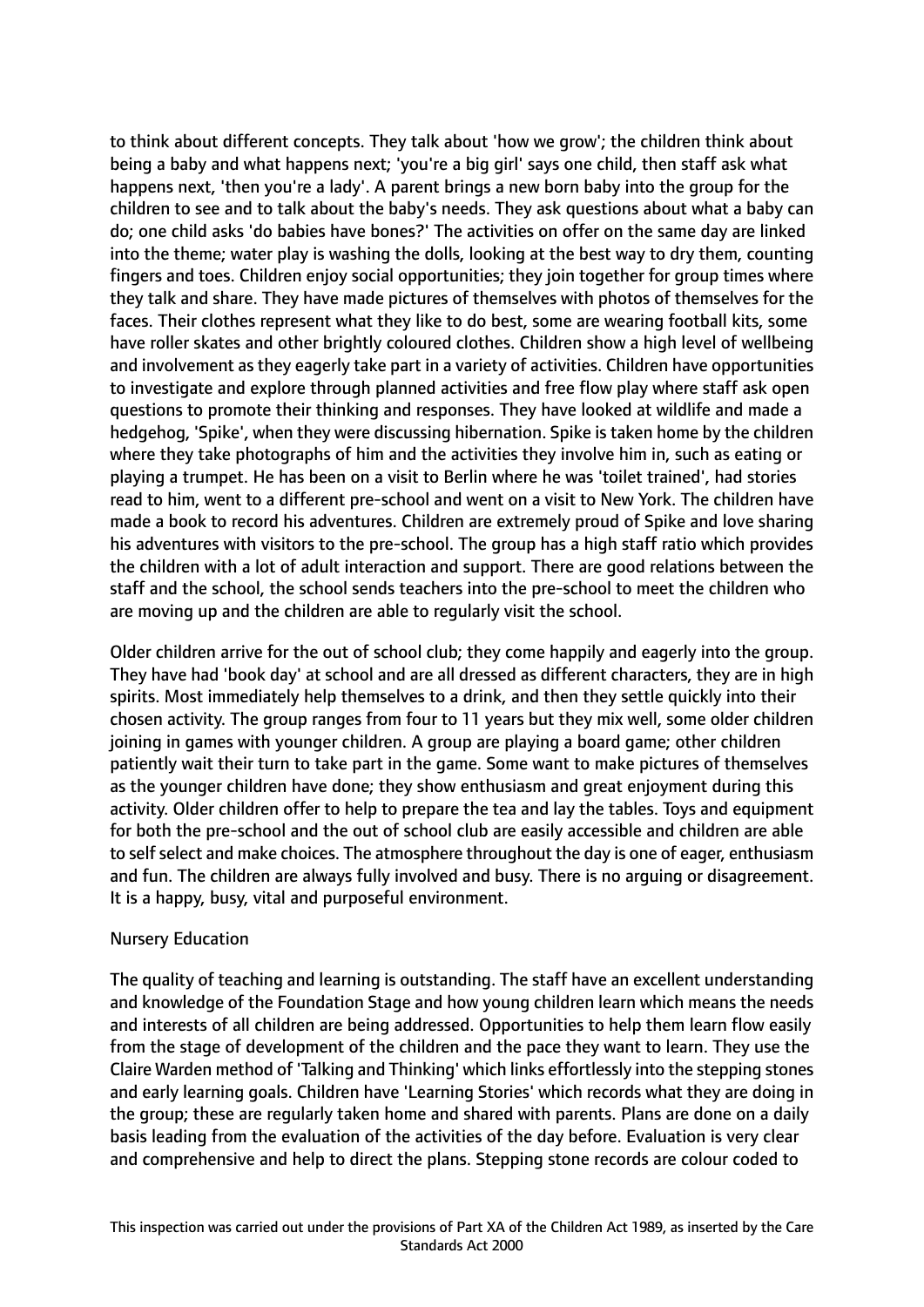make it easier to identify how the children are moving forward. Staff Identify weekly stepping stones, then link these into other evidence collected from the Learning Stories and Talking and Thinking books as well as staff observations. The plans are also linked to the Birth to three matters framework. Differentiation is used well to ensure that the needs of all children in the pre-school are being addressed. Assessment isthorough and well used. Children are progressing well in relation to stepping stones towards the early learning goals. They make very good progress in relation to individual starting points which are identified when they first start at the group. Children are extremely interested in teaching methods used which helps them to become focussed, to persist for some time and to try new tasks and skills; they are eager to learn. They thrive on being given new opportunities and are able to move forward in their learning at a fast pace. They are like sponges; they want to learn and are eager to look at new ideas and experiences. Progress is shown in all areas. Children are able to make as much progress as they can because staff use the needs of the children, the environment, resources and skills to extend and develop the children's minds and imaginations. They are constantly praised and affirmed by staff which raises their confidence and self-esteem. Children are offered a balanced range of activities and experiences across the six areas of learning which are suited to the needs of the children and reflect their own community as well as the world around them.

Children are becoming independent learners as they freely and confidently select from the toys and activities available. This is promoted by the staff who encourage them to try new ideas and to complete tasks. Children thoroughly enjoy their time at the setting and show interest and high levels of involvement because they have a positive attitude to learning and show this through asking questions, using their initiative and taking responsibility. Children manage their own personal hygiene; they visit the toilet and wash their hands, change their shoes and boots after playing outside in the garden and attempt to fasten their own coats when they go out.

Children are beginning to understand moral codes of their own and other cultures, to understand and respect the values and feelings of others and form harmonious relationships with both their peers and adults. Children can communicate well. They listen and take turns when speaking in small groups. Children show an appreciation of books and stories which are freely accessible. They sit and listen in a large group; they interact well and are able to answer the questions about the story of 'Titch'. They use language about size and shape, and staff introduce them to comparative language, such as big, bigger and small. They talk about musical instruments which they have used at the pre-school; staff remind the children how they marched around the garden when playing their drums. Many children can hold a pencil correctly and write recognisable words including their own names; some can recognise simple familiar words, such as other people's names. This is extended through environmental print such as shapes hanging from the ceiling with the words underneath, display boardsidentifying what the display is about such as'our pets', wall displays with language to describe what the children intended the picture to be. Children are learning new vocabulary, for example, one child is looking at a book of the body with a younger child, she points to some of the pictures, when asked by a member of staff what the picture is, she looks at the younger child and tells her 'those are red blood cells', she is praised for remembering what they are. Children learn how to use numbers in everyday situations; they sit in small groups at snack time, they have a chart in front of them with numbers and questions on it. They use these to mark how many want water and how many want milk. The children count how many want each and then find the written number which matches that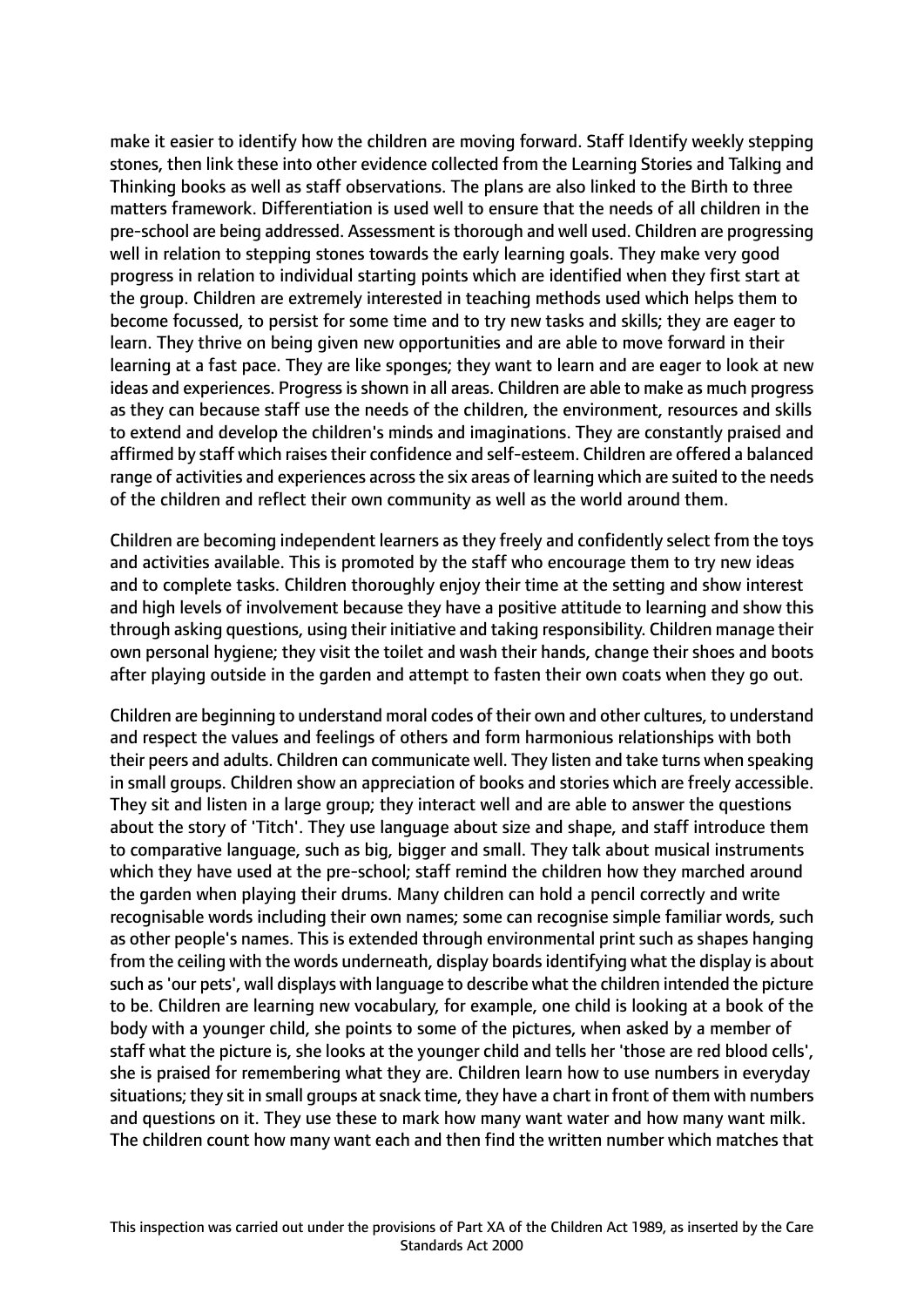number. Another child will collect the correct number of milk cartons required and bring them to their table. Children show that they understand size and shape through practical activities, such as one child cuts the banana for the children on their table at snack time, they are able to cut it into the correct number of more or less equal sized pieces. Opportunities to explore capacity through water and sand play are provided daily encouraging the children to think about measurements, capacity and volume.

Children investigate using their senses, while doing their exercises they hear a saw; staff ask them what it is. 'A tree chopper' says one child, they sit and watch through the window as the workmen cut some branches from the tree and then take the cut branches away. Children use a range of tools; when cooking they use tools to mix and cut the pastry when making jam tarts. They use knives to cut the fruit and scissors to make the figures of themselves. Children learn about living things through outdoor play, planting and growing seeds. Children explore the concept of communication with mobile phones, role play tills and the computer.

Children demonstrate a good awareness of space and move confidently, imaginatively and safely during physical activities such as doing the yoga exercises, or when dancing to the music. Children's fine motor skills are encouraged through activities, such as doing puzzles, cooking and art and crafts. Opportunities for physical activity include regular outdoor play; children build a den and go fishing, they use their imaginations to stimulate outdoor play. Children explore a range of texture, shape and form in different dimensions, such as art and craft activities, drawing their own pictures; one child describes his picture which is a circle, then he talks about the colours he has used. Children enjoy singing sessions and have a good repertoire of songs and action rhymes which they sing with enthusiasm.

## **Helping children make a positive contribution**

The provision is good.

All children from all backgrounds and walks of life are welcomed into the group. They are treated according to their individual needs. Parents provide all the necessary information when their child first starts at the group, all relevant information is recorded on the children's information sheets. Children have access to resources which provide positive images of race, gender, culture, religion and disability. The children are starting to look at different languages and are learning words for hello, numbers, colours and food. They look at different festivals throughout the year and have been given an authentic Chinese costume which will be used when they are looking at Chinese New Year.

Children with learning difficulties and/or disabilities (LDD) are welcomed wherever possible and appropriate action taken for providing them with the correct care and support. Contact would be made with other agencies to meet the needs of the children as well as working in close partnership with parents. Individual Educational Plans would be put in place after discussion with parents, doctors and other professionals if it were required.

Staff attend in school reviews for children from the out of school club if there are concerns, so that they can work together to meet the children's needs. They believe that communication is very important. There is a good link between the group and the school when working with children who have LDD.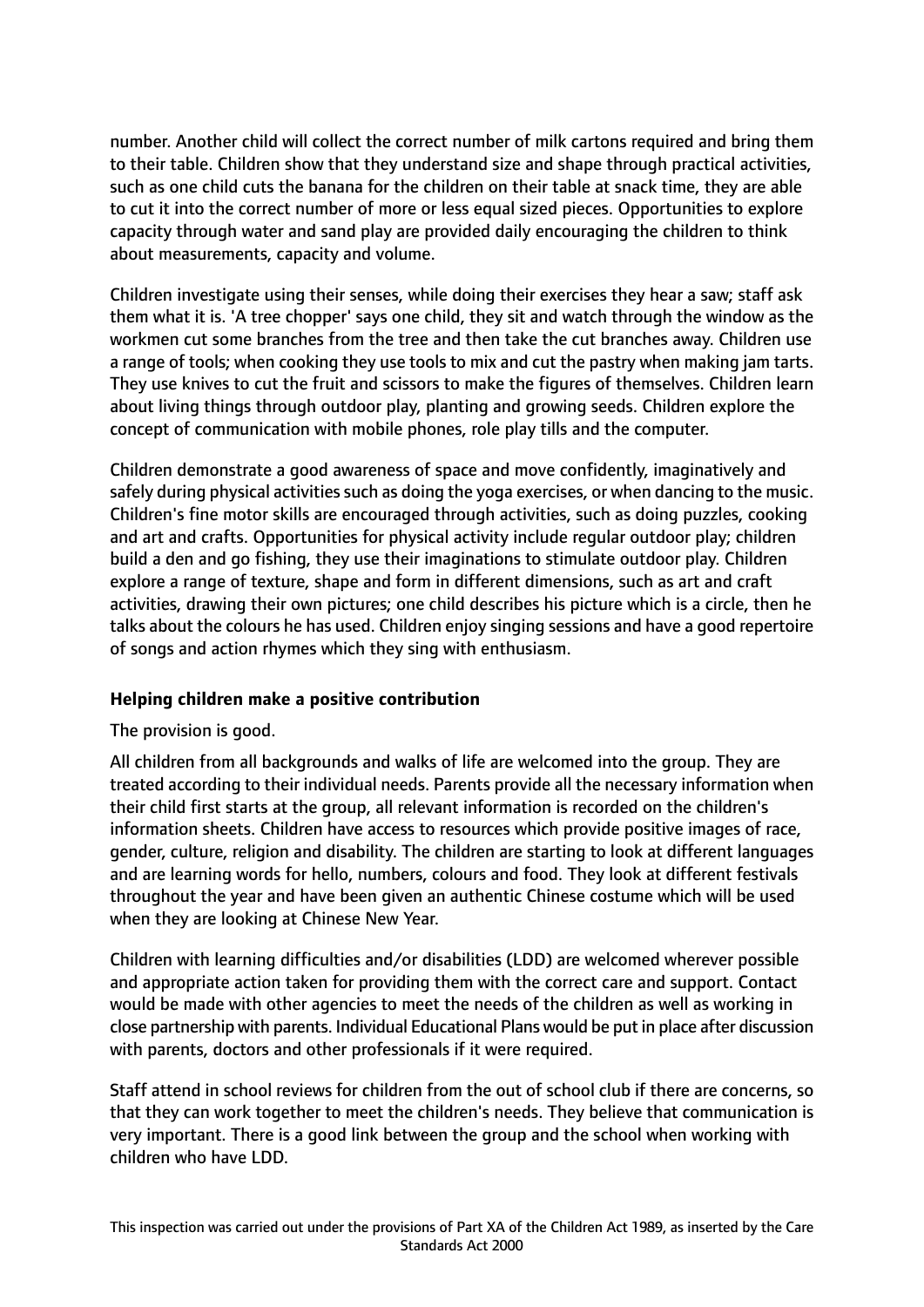The behavioural boundaries are set through house rules which are displayed on the wall; these are discussed with the younger children and signed up to by the older children. Staff are extremely good role models. They treat all children and each other with respect. Staff manage children's behaviour in a way that promotes their welfare and development. The children's behaviour is of such a high standard that staff rarely have to deal with unacceptable behaviour although there are strategies in place should they be needed.

Children benefit from consistency of care because there is a close working relationship between the staff and the parents. Some parents need reassurance while others are quite happy to leave their children and step back, staff work with families to help them through home problems. Parents receive written information when they first start which sets out aims and objectives and information about 'US'. Parents visit the term before they start and then there is an open day for all new parents when the children first start. Parents are an important part of the setting and are asked to complete a questionnaire about the provision. Policies and procedures are available for parents to see in the entrance hall although staff need to ensure that the written information is correct and up to date such as the complaint's policy which does not contain the contact information regarding Ofsted. Newsletters are sent out once a term or more often if needed. A notice board in the entrance hall provides day to day information. The record of complaints is available to be shared with parents. Child information records are up to date and provide a complete historic record of each child.

The partnership with parents is outstanding. Children's developmental needs are promoted because staff ensure parents receive quality information about the curriculum, their children's progress and achievements. Information is shared through a termly review which records the child's progress; if there is anything parents want their child to learn they are able to hi-light this. Developmental progress is recorded using stepping stones, Learning Stories, observations and Talking and Thinking. Parents felt taking their Learning Stories home was very positive especially for parents who are rarely able to visit the group. Parents are able to come into the group to talk to the staff at any time. If there was a concern then staff would ask the parent to come in so that they can talk to them. Care and education fall naturally together through the curriculum and the close partnership staff have with parents. Parents are encouraged to contribute to their children's learning by sharing their own knowledge, such as the parent who came into talk about her new baby, or the parent who provided x-rays for the children's healthy body theme. Children's spiritual, moral, social and cultural development is fostered.

# **Organisation**

The organisation is satisfactory.

The owner of the group has ensured that the staff caring for the children are suitably qualified to do so. Of the seven staff employed five hold relevant childcare qualifications and two are planning to undertake training. All staff hold a Criminal Records Bureau disclosure but the provider must ensure that the necessary details are kept on file. Staff are First Aid trained. The provider and staff continually risk assess the premises and supervise children at all times. Children's safety, welfare, care and learning are promoted very well by the effective policies and procedures which have been put in place by the group. These are well implemented by the staff. Ofsted are always notified of any changes to the group. The recruitment and vetting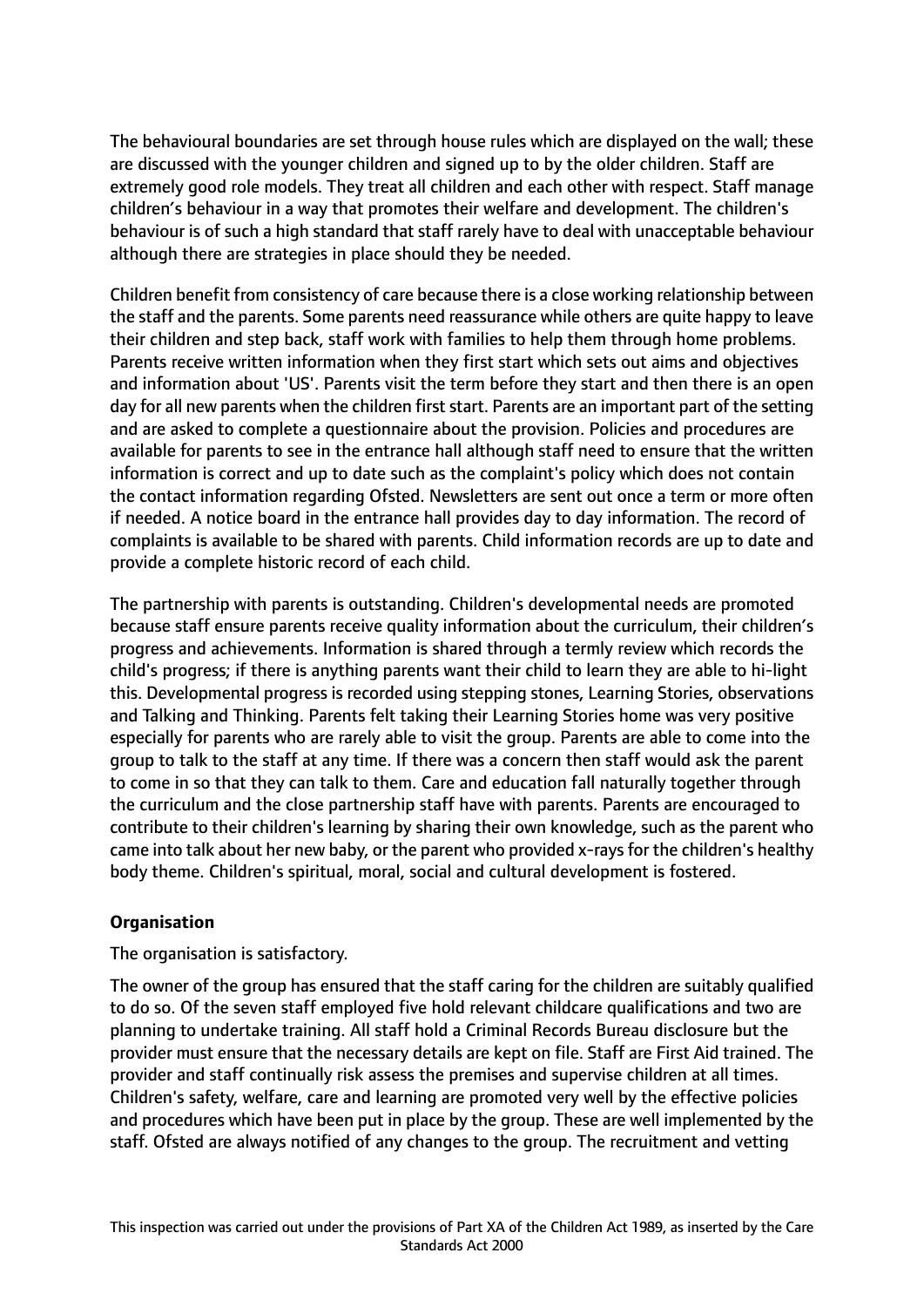procedures which are required when taking on staff in the future are in place but are not robust or rigorous enough to ensure that future staff are suitable to work with children.

Children benefit from space to move around, freedom to access and select from the toys and resources on offer, all of which are developmentally appropriate and meet the needs of the children attending. The record of attendance is up to date and shows clear arrival and departure times. It also records when and why a child is not present. Staff attendances are also recorded. Staff ratios are always maintained and are above the required minimum which provides the children with a lot of support and interaction.

All the required documentation is in place and is readily available for inspection. The provider has a good understanding of the documentation required to provide the children with a safe, secure and enjoyable environment. All information is confidentially kept and is safely stored. The registration certificate is clearly displayed in the entrance hall. The standard of written information is good and most has recently been updated but the provider must ensure that it is all up to date and contains the relevant information.

Leadership and management is outstanding. The owner has set a clear line for staff to follow. She has set definite direction to ensure that the organisation of care, nursery education and outcomes for children are being met. All staff are involved in the evaluation of the daily curriculum and the owner checks the overall success of the curriculum by being directly involved in the delivery. Evidence is collected from several sources and it is clear to see that the children are making good progressin all areas. All areas of the curriculum are being delivered consistently. There is a clear vision for all children, their wellbeing and achievements. Children are encouraged to learn and to direct their own learning; the provider gives all children the opportunity to develop at their own pace. Care and education are seamlessly integrated and the teaching methods used support and advance the children's learning. Staff are motivated through close involvement in all aspects of the pre-school, the planning, the delivery of the curriculum and the record keeping. Regular staff appraisals and self evaluations are carried out. These help to identify staff's strengths and any training needs which they require. The owner is very proactive and committed towards improving the quality of care and education, as are all the staff. The group receives support from the early years advisory teacher from the local authority.

The setting meets the needs of the range of children for whom it provides.

## **Improvements since the last inspection**

At the last inspection the group was asked to ensure that positive images of disability and gender are available to children. They have increased their selection of toys and equipment and children now have a wide variety of positive images around.

# **Complaints since the last inspection**

Since 1 April 2004 there have been no complaints made to Ofsted that required the provider or Ofsted to take any action in order to meet the National Standards.

The provider is required to keep a record of complaints made by parents, which they can see on request. The complaint record may contain complaints other than those made to Ofsted.